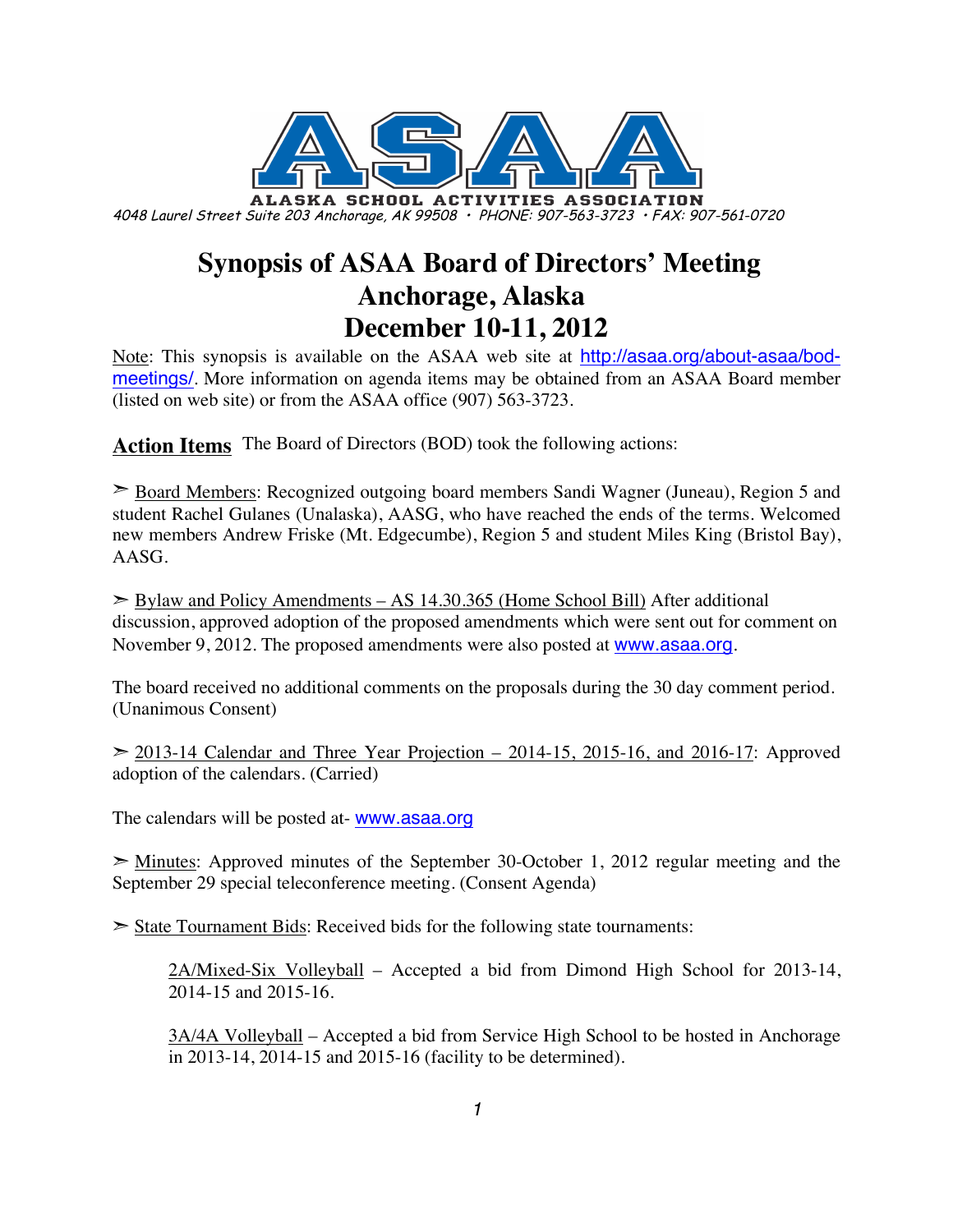1A/2A/3A Wrestling – Accepted a bid from Anchorage Christian School (ACS) for 2013-14, 2014-15 and 2015-16 (concern about the size of the facility).

Baseball – Took no action on a bid from Sitka High School for 2013-14 (concern about expenses).

DDF – Took no action on a bid from UAA for 2013-14, 2014-15 and 2015-16 (concern about expenses).

Hockey – Received a bid from Wasilla High School and a joint bid from Kenai-Central and Soldotna High Schools. Accepted the Wasilla bid for 2013-14, 2014-15 and 2015-16.

Soccer – Accepted a bid from Eagle River High School for 2013-14, 2014-15 and 2015- 16.

Swimming and Diving – Accepted a bid from the community of Juneau to host the meet in 2013-14 only.

Track and Field – Accepted a bid from Bartlett High School to host the meet at Dimond High School in 2013-14, 2014-15 and 2015-16.

Cross Country Running – Accepted a bid from Dimond High School to host the meet at Bartlett High School in 2013-14, 2014-15 and 2015-16.

➣ Soccer – State Tournament Seeding Process: Adopted a Region 4 proposal in which the eight teams advancing to the state tournament will be seeded using a blind draw, beginning in the spring of 2013. (Carried)

➣ Football: Approved requests from Juneau-Douglas High School and North Pole High School to move into the Medium Schools classification in football, beginning in 2013-14. Both schools have requested to be placed in the Southeast Conference. (Both schools have been experiencing declining enrollments and have been under 800 students for at least the past two years). (Carried)

Moved to Table until the February board meeting, discussion on possible changes in the playoff format, including any financial arrangements that might be part of the format. (Carried)

➣ Sports Medicine -Wrestling Weight Management: Approved the addition of wording to the ASAA weight certification form to bring it into compliance with the NFHS guidelines. Instructions to medical providers will also be added. (Unanimous Consent)

Moved to table until the February board meeting, any action on other recommendations by the SMAC (Sports Medicine Advisory Committee), pending input from the regions. (Carried)

► Election of President and Vice-President: Re-elected Region 1 representative, Billy Strickland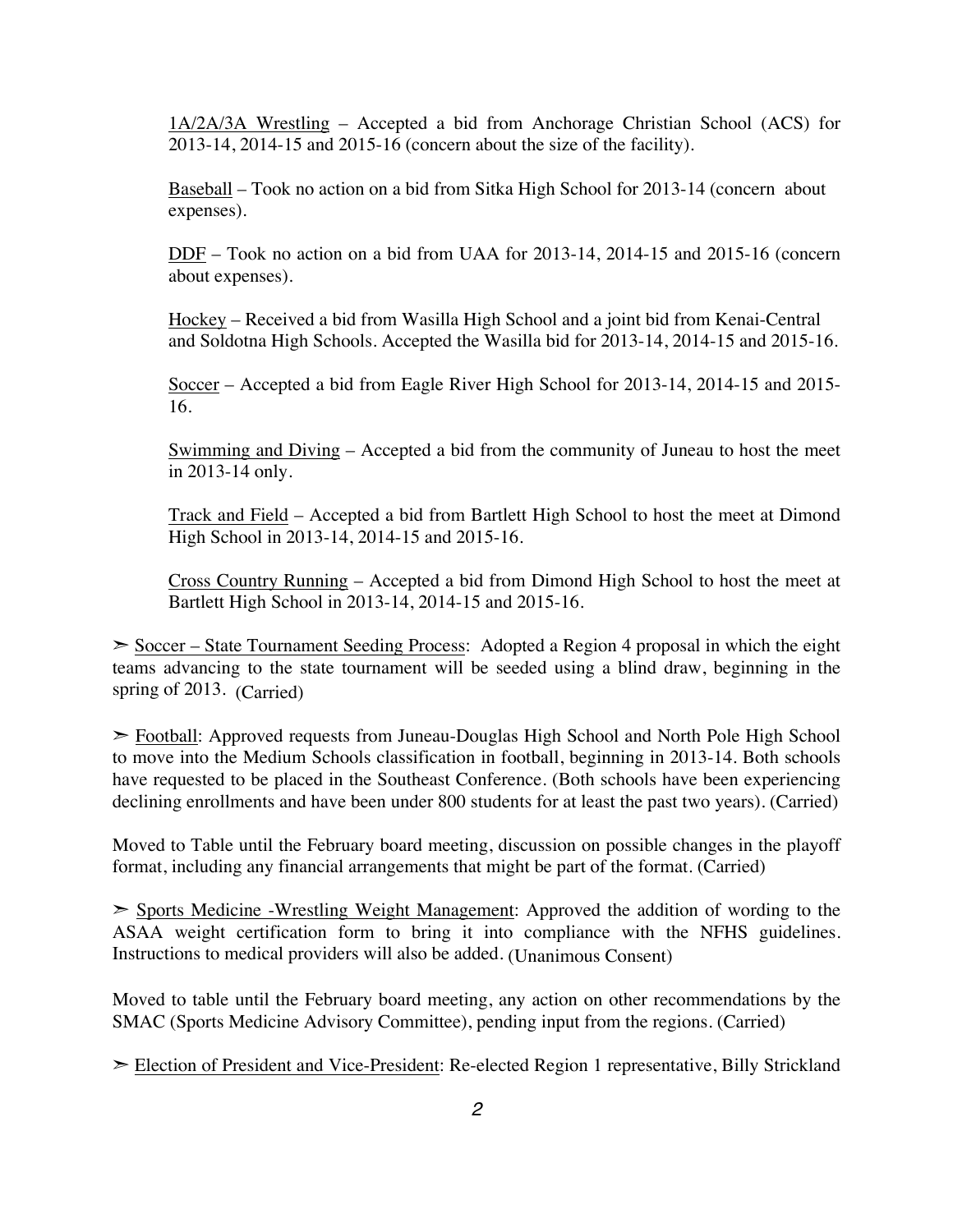(Bethel), as president, and Region 4 representative, Michael Graham (East Anchorage), as vicepresident, for 2013. (Unanimous Consent)

 $\geq$  Mixed-Six Volleyball: Approved a request from Region 2 to have a separate conference and state tournament berth beginning in 2013-14. (Carried)

Staff was instructed to develop a state tournament format for 2013-14 involving nine teams. Region 1 related that it might be willing to adjust its berths so that the state tournament could stay at 8 teams.

➣ Glennallen High School Request: Approved a request from Glennallen High School to move from Region 3 to Region 2, effective immediately. (Carried)

 $\geq$  Basketball –3 Person Officiating: Re-considered previous board action to add 3 person officiating crews at the 1A and 2A state tournaments for all games played at the Sullivan Arena. (Carried)

Moved to return to 2 person officiating crews in all 1A and 2A state tournament games this season while we assess the impact of expanding the 1A tournament to 16 teams in both girls and boys. (Carried)

 $>$  Volleyball – 3A/4A State Tournament Format: After discussion on the success of the double elimination format used during last month's state tournament, approved the continuation of format in future years. (Carried)

**Reports** The BOD heard the following reports:

- Board Members
- State Tournaments
- Finance Committee
- Student Government
- Officials/Coaches/WPI
- Marketing
- Play for Keeps, Win for Life
- Technology
- Sports Medicine Advisory Committee (SMAC), Concussions
- Executive Director
- Audit Report Mikunda, Cottrell, Inc.

**Public Comments** No comments were made by the public, either in person or by phone.

**Workshop Items** The board reviewed progress to date on the Strategic Plan for 2012-17, including financial issues.

**Executive Session** The board moved into executive session to discuss personnel matters. **Student Eligibility Hearing** The board heard a transfer eligibility appeal from a student at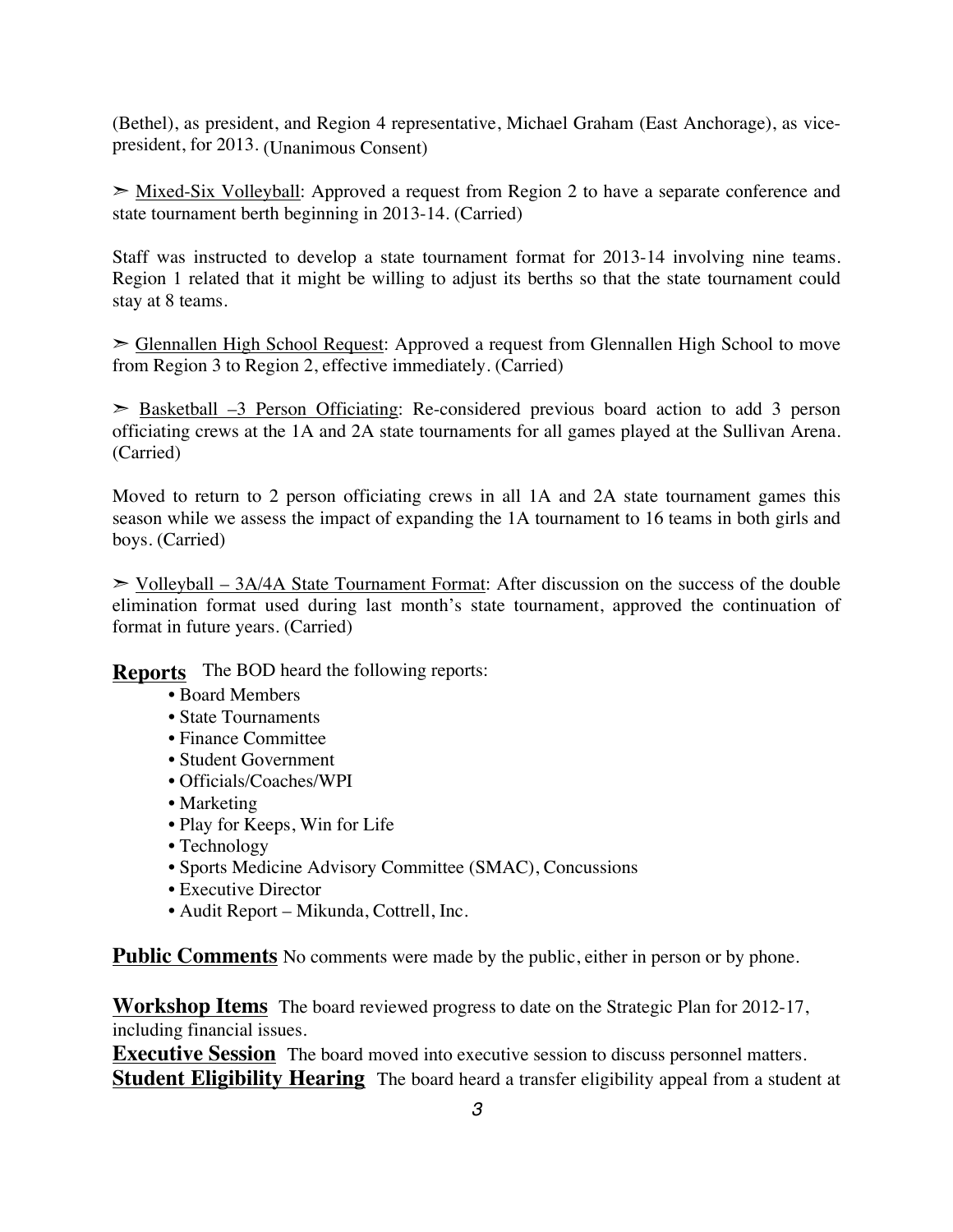Klawock School. The board upheld the Executive Director's decision to deny eligibility.

**Tabled Items** None from last meeting.

**Discussion Items** The BOD discussed the following items:

➣ State Tournament Bids: Discussed the bids received to date for future state tournament sites and hosts. Reviewed a staff analysis of the anticipated financial impacts on the Association.

 $\geq$  Amended Reclassification Policy: Discussed a staff proposal to revise the way that school classifications are determined. The current process involves placing schools on Step One and Step Two when their enrollments are either increasing or decreasing according to the October report to the DEED. The proposed process would extend over a 3 year period with enrollment during the 3<sup>rd</sup> year as the determiner of future classification. The board will discuss this at upcoming regional meetings and will take it up again for possible action during the February board meeting.

➣ Bylaw Article 12, Section 2, D - 8th Grade Student Eligibility: Continued discussion on a Region 1 proposal to change the cut -off numbers for high school enrollment from 20 to 30 students, and from either 10 or less girls to 15 or less girls, and from 10 or less boys to 15 or less boys enrolled in the school.

Moved to Table until the February board meeting.

 $\geq$  Bylaw Article 12, Sections 5 and 9 – Foreign Exchange Students Living with a School's Coach: Continued discussion on the current rules which deny athletic eligibility to a foreign exchange student who lives with a member of the school's coaching staff or whose housing is arranged by a coach. Region 3 proposed that the rule apply only to those sports actually coached by the host coach.

The board asked that staff develop proposed wording for a bylaw amendment to be discussed during the February board meeting with possible action during the April meeting.

 $\geq$  Bylaw Article 2, Section 3 – Self-Reporting of Violations: Continued discussion on the current wording which states, in part:

"C. Self-Reporting: A member school shall report its own violations for any infraction of the Bylaws or rules. Some degree of leniency, including waiver of minimum mandatory penalties, may be made in self-reporting cases since the majority of such infractions may not otherwise come to light…"

The board asked staff to rewrite the wording to clarify that financial penalties may be waived but not a game forfeiture under the "waiver of minimum mandatory penalties." This will receive further discussion during the February board meeting.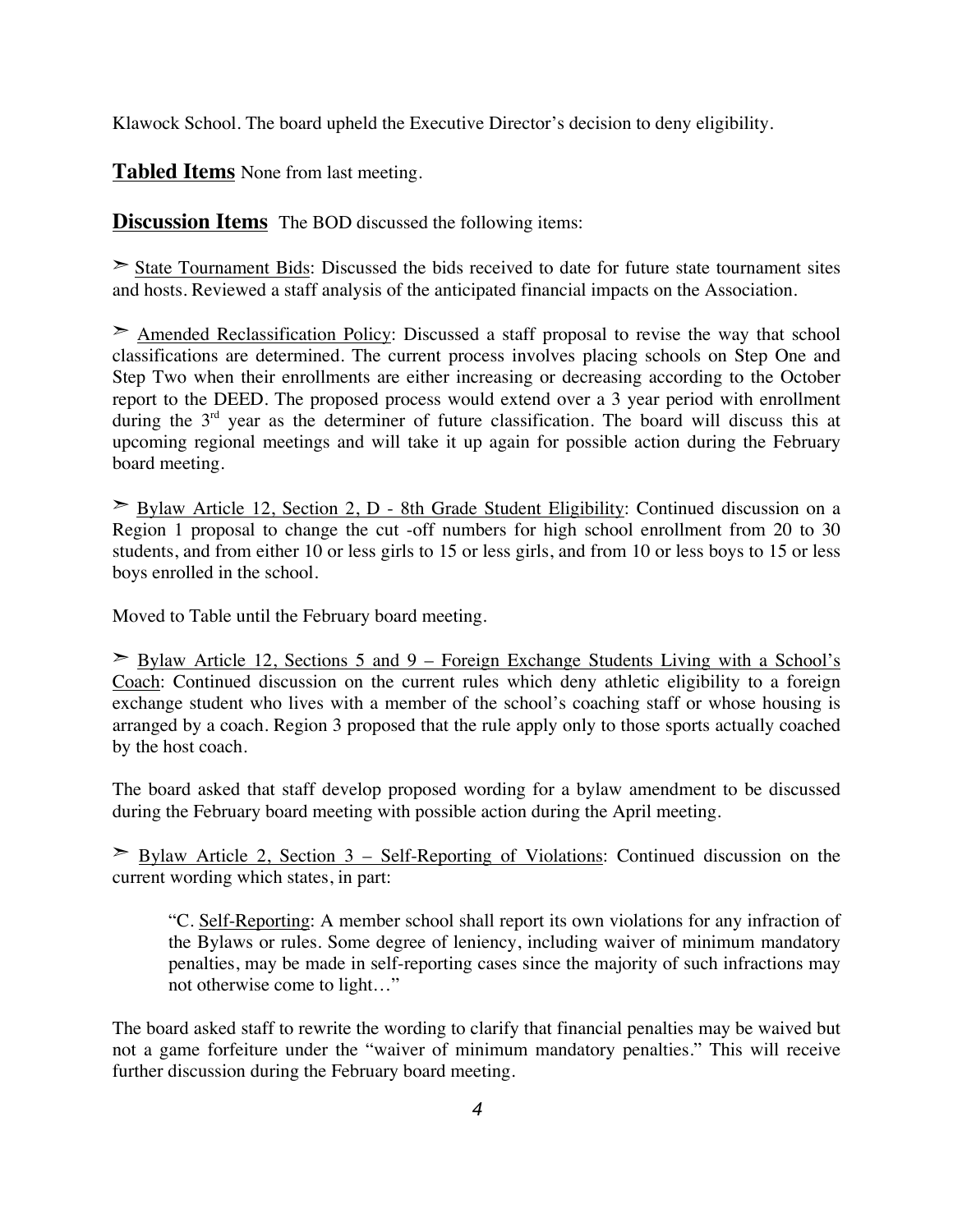➣ Alaska High School Hall of Fame: Concurred with the Executive Director's reappointment of members to the Selection Committee.

➣ SMAC Recommendations: Discussed recommendations by the Sports Medicine Advisory Committee including:

- Medical staff access to sidelines during football games
- Medical staff in hockey coaches box
- Anabolic steroid use
- Energy drinks and supplements
- Lightning protocol
- Medical appliances
- Mouth guards
- Heat acclimatization
- Wrestling skin concerns
- Supplements
- Athlete hygiene

Others discussion items:

- Soccer headgear
- Job description for state tournament medical director
- Team physicians at events
- Following concussion procedures possible penalties
- Coaching extensions and concussion education
- Coaching recertification and concussion course
- School concussion awareness symposia
- Wrestling weight determination
- Posting of NFHS emergency action plan (EAP)
- Support for using certified athletic trainers

 $\geq$  Mercy Rule: Discussed the application of the Mercy Rule which is imposed in team athletic competition when a certain point spread is reached. It has been ASAA's practice to not utilize the rule during state championship games even though the policy does not specify that. The board decided that the Mercy Rule should apply to all games, including state championships.

➣ Football Playoffs: Discussed requests for conference and playoff realignment from Medium and Large schools following requests by Juneau-Douglas High School and North Pole High School to move into the Medium School classification.

These will be discussion items during the February board meeting.

 $> 1A/2A/3A$  Track and Field State Tournament Request: Discussed a request from the Haines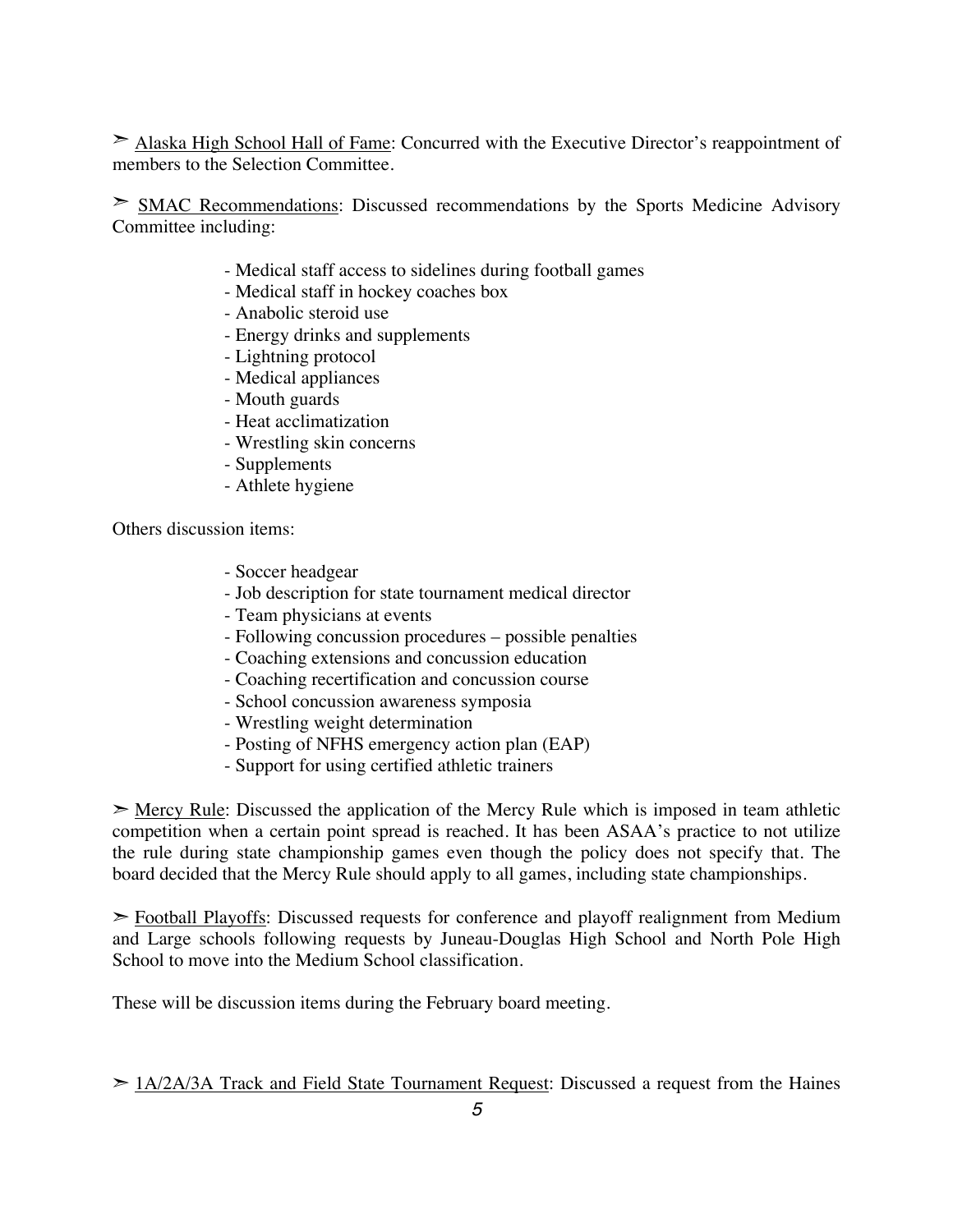Borough School District to expand the format of the state meet. Staff presented a proposed schedule which would accommodate the request. After further discussion, it was moved to action but there was not a second so the proposal has died. The Executive Director will notify the school district.

 $\geq$  Girls Hockey: The board has been discussing girls hockey for the past few meetings. There have been requests to consider girls hockey as a separate sport under the Supplemental Rules while others want both boys and girls hockey to be treated the same. The Executive Director made the following proposal which will be considered by the regions and revisited during the February board meeting. There was considerable discussion on the "windows" in which high school players can play games with their "comp" teams.

Recommendation – It is recommended that ASAA make the following changes to girls hockey, beginning in 2013-14.

1. ASAA sanction Girls Hockey as a separate sport. Girls who attend schools which have both girls and boys hockey teams would only be able to play on the the girls team (as in basketball, soccer, etc.) Girls who attend a school which has only boys hockey, may play on that team making it co-ed.

2. Modify the supplemental rules in that two windows for dual participation be adopted which apply to all girls teams. Girls who play on boys (co-ed) teams must follow the dual participation windows in effect for the boys teams.

3. Rename the girls teams to reflect that they are school teams.

4. Accept the fact that all the teams are cooperatives and that they will stay that way for the foreseeable future. Grant an indefinite waiver to the cooperative rule.

5. ASAA form one conference of all 6 girls teams in the state (4 - Anchorage, 1 - Mat-Su, and 1-Fairbanks). Any additional teams in the future would join this conference. Conference bylaws and a game schedule be adopted, and a conference commissioner be selected. Develop a conference playoff system leading up to a state championship game.

6. Consider Region 6's state tournament proposal.

7. Seek regional input on this proposal. If supported, adopt for 2013-14. If not, drop girls hockey as a separate sport.

Dual Participation Rule – During its February meeting, the board will consider a proposed amendment to clarify when the rule is in effect.

➣ Wrestling: Staff provided an update on the seeding at the 1A-3A state tournament and plans to use the Track Wrestling program during the 4A season. There will be further discussion during the February board meeting.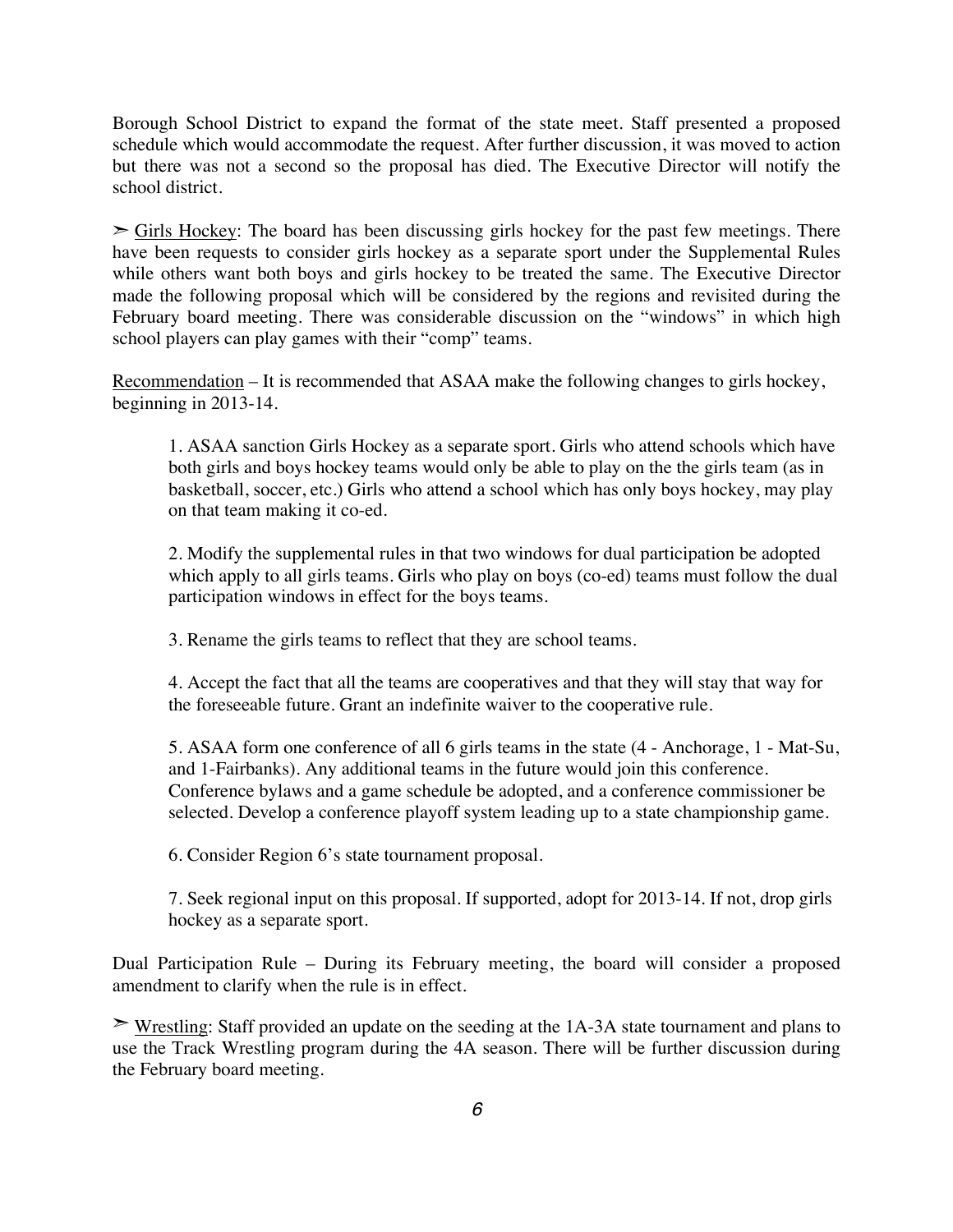$\geq$  Basketball: Revisited a previous proposal from Region 1 that all semi-final state tournament games played at the Sullivan Arena be played on the lengthwise floor. After reviewing a schedule, it was dropped.

Heard a report on the new scoreboards which will be used on the cross court at the Sullivan Arena for the state tournament, and also for the mixed-six/2A volleyball state tournament at Dimond High School.

➣ Special Olympics-Unified Sports: Reviewed a report from Special Olympics Alaska on the progress to date on developing Unified Sports teams at high schools. The board had some questions which will be posed prior to another update during the February board meeting.

➣ Savoonga School Concern: Reviewed a concerned from the Bering Strait School District about the classification of Savoonga School. The Executive Director explained the sequence of events and that Savoonga was placed on Step One, decreasing enrollment, in May of 2012. The school was notified in writing but did not respond. It was unclear whether this would continue to be an agenda item in the future.

 $\geq$  STUNT/Cheer Update: Staff reported that there has been no interest expressed by the schools in STUNT.

➣ World Language Declamation Proposal: Region 4 presented a proposal to change the dates of the state contest from mid-February to early April beginning in 2013-14. This will be an agenda item during the February board meeting.

 $\geq$  Gymnastics: Reviewed a request from Region 6 to move the gymnastics season from fall to spring. The board will take this up during the February board meeting.

 $\geq$  Bylaw – Article Seven, Section 9: Heard that this section is hard to understand since parts have been revised a number of times without a complete rewrite. Staff will rewrite for clarity and present to board for review during the February board meeting.

 $\geq$  Special Board Meeting: After considerable discussion, the board called for a special meeting to be held in Anchorage on January 13 to discuss the Association's financial position.

# **Workshop**

- 1. Strategic Plan
- 2. Long Range Financial Plan
- 3. Student Government (Postponed)

## **Executive Session**

Executive session was held to discuss personnel matters.